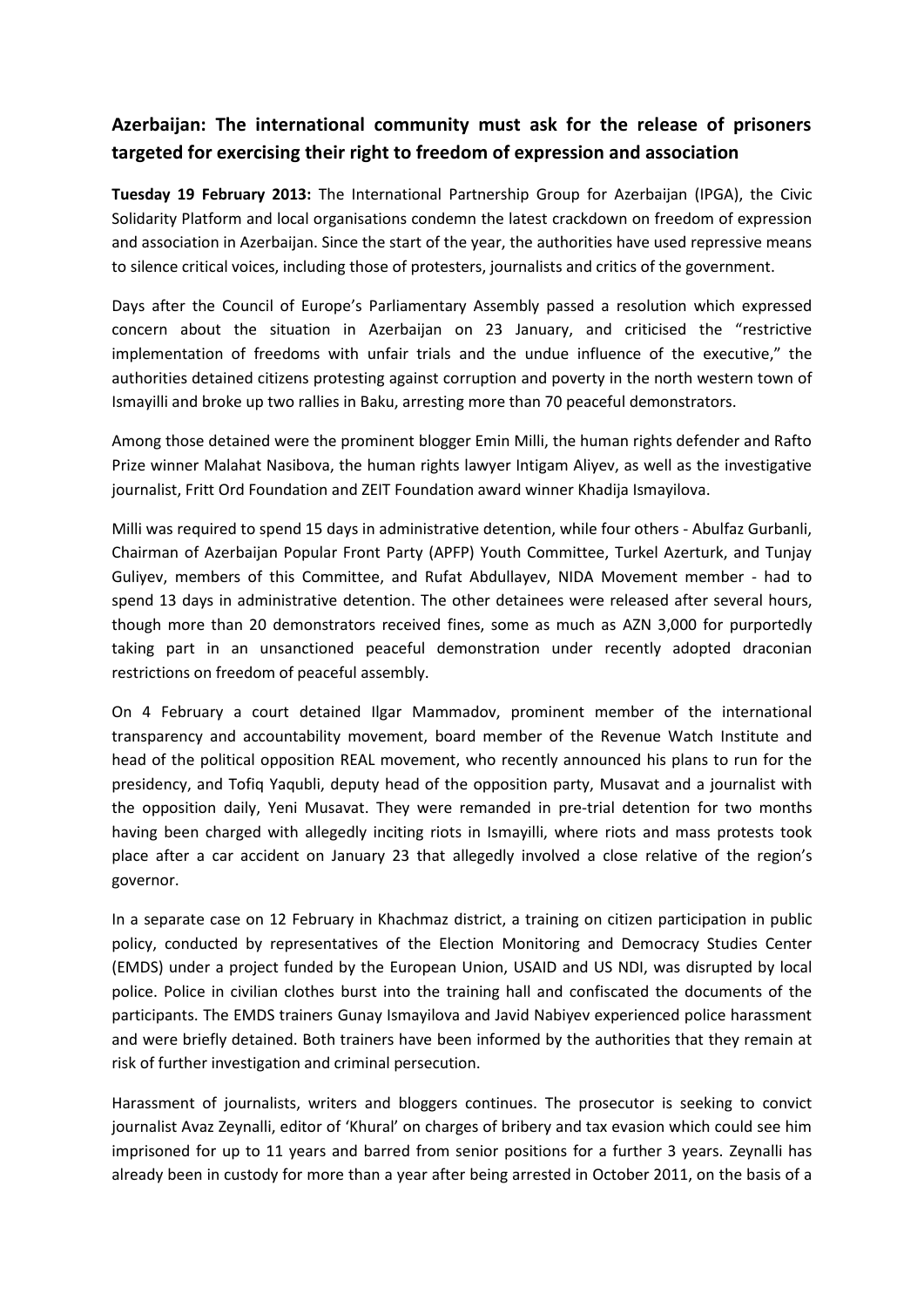complaint made by former MP Gular Ahmadova, who accused him of blackmail. Ms Ahmadova was herself taken into custody on 13 February 2013 charged with involvement in a corruption scam.

The 75 year-old-author Akram Aylisli and his close relatives say they have been subject to intimidation by the authorities following the publication in a Russian periodical of his controversial novella calling for friendship between Azerbaijanis and Armenians. This included a public threat by a pro-government politician to pay to disfigure Aylisli. Aylisi's son and wife have been dismissed from their jobs in the government sector.

In a latest worrisome move on 14 February 2013, the authorities established a commission to handle complaints about "ethical violations" and hacker attacks on websites, under the governmentaffiliated National Press Council. NGO monitors fear that under current conditions, establishing an internet regulatory body will be a significant step towards stifling freedom of expression online. They also fear that the plan announced in January by National Television and Radio Council head Nushirevan Maharramli to regulate internet TV channels through licensing arrangements will further censor the internet, effectively closing the one remaining open space for freedom of expression in the country.

The current concerted crackdown takes place ahead of presidential elections scheduled for October this year. In the intervening period it is vital that the international community hold Azerbaijan to the commitments it has taken before the Council of Europe, UN and in its partnership with the European Union to uphold freedom of expression and association.

Given the number of initiatives aimed at gaining international prestige, including a recent Internet Governance Forum, it is all the more important that the international community articulates clearly its expectations of Baku. In advance of a Davos 'retreat' of leaders of the World Economic Forum to Baku in April, the international community should reiterate its calls for dropping of all charges against Ilgar Mammadov, Tofiq Yaqubli and Avaz Zeynalli, relating to their exercise of their basic rights including freedom of expression, and call on the authorities to desist from targeting those who exercise their rights to freedom of expression and assembly through penning alternative views, or protesting peacefully.

## **Signed by members of the IPGA and the Civic Solidarity Platform:**

Analytical Center for Interethnic Cooperation and Consultations **ACICO** 

ARTICLE 19

Center for Civil Liberties (Ukraine)

ARTICLE<sup>19</sup>



Center for National and International Studies





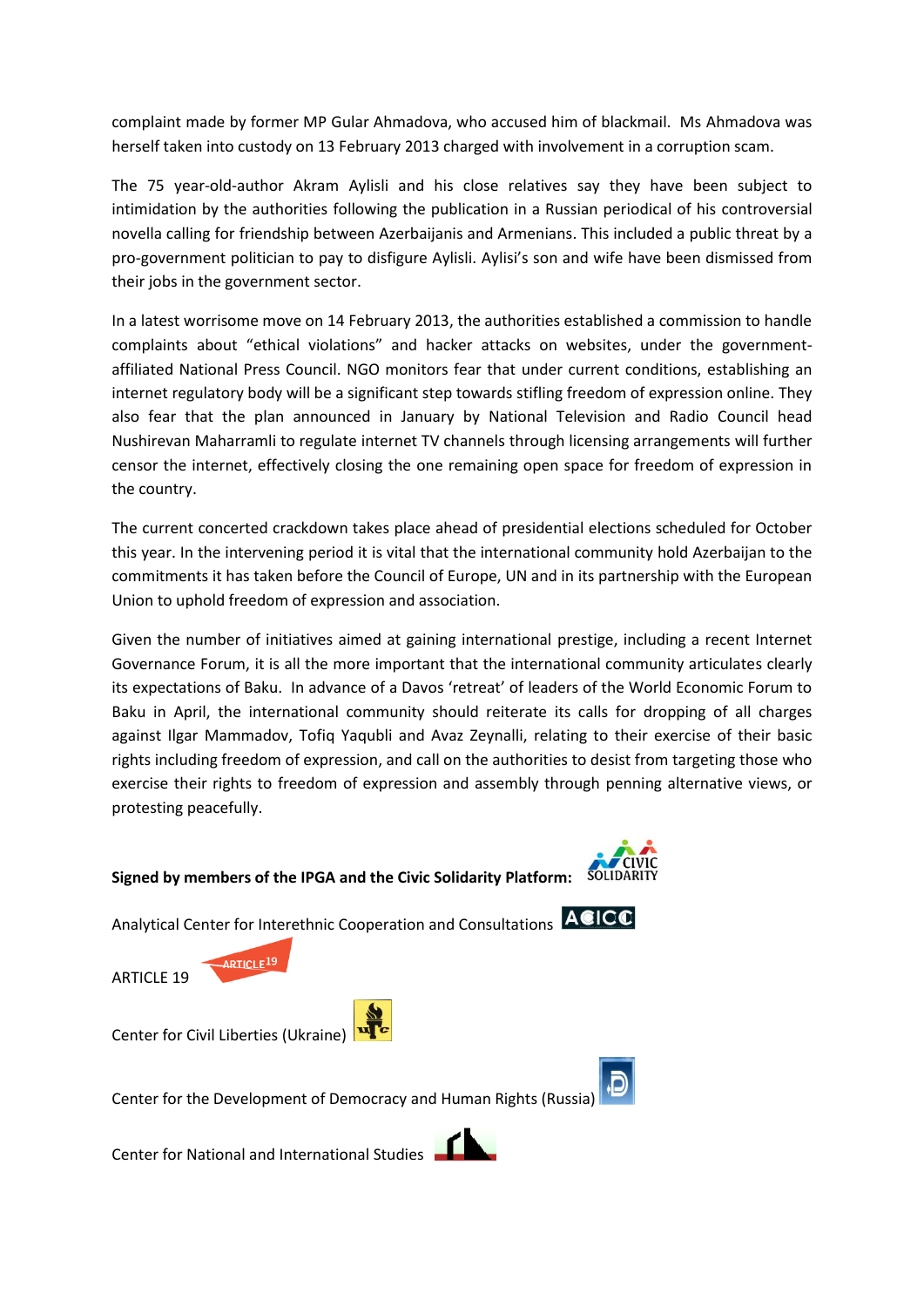"Citizen. Army. Law" (Russia)



Freedom Files (Russia) Freedom Files



Helsinki Citizens' Assembly – Vanadzor (Armenia)

Helsinki Foundation for Human Rights (Poland) RELSINSKA FUNDACIA

Human Rights Center of Azerbaijan



Human Rights Club

The Human Rights House Foundation (HRHF)

Human Rights Monitoring Institute



Index on Censorship the voice of free expressior

 $\nabla$  IRFS Institute for Reporters' Freedom and Safety (Azerbaijan)



ZMOGAUS TEISIŲ<br>STEBĖJIMO INSTITUTAS

International Partnership for Human Rights (IPHR)

Kazakhstan International Bureau for Human Rights and Rule of Law



Kharkiv Regional Foundation "Public Alternative"



Media Diversity Institute